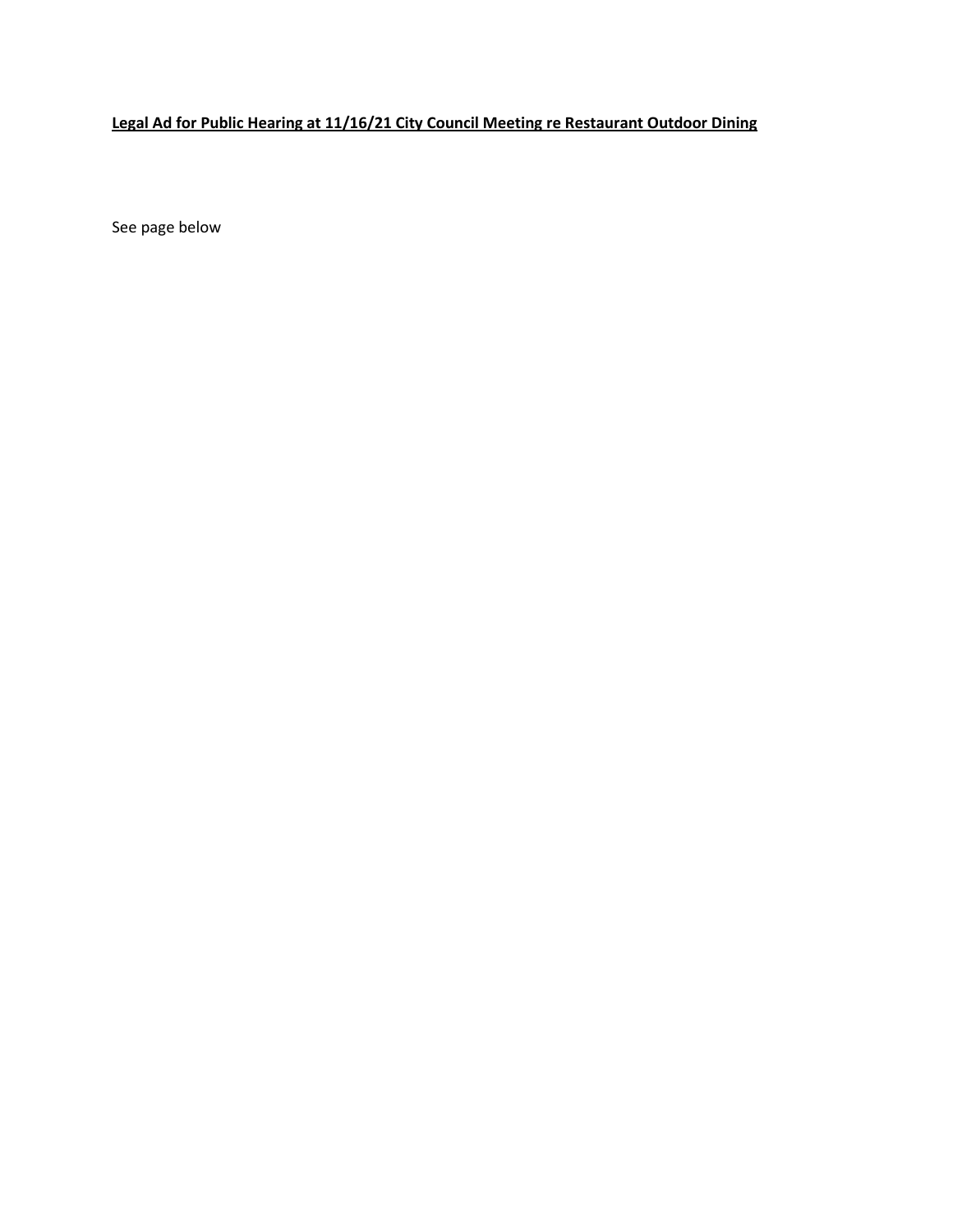

GateHouse Media New England

### **Community Newspaper Co. - Legal Advertising Proof**

15 Pacella Park Drive, Randolph, MA 02368 1800-624-7355 phone I 781-961-3045 fax

### Order Number: CN13991671 Salesperson: Deborah Dillon

Christine Long Framingham City Council 150 Concord Street Room 113 Framingham, MA 01702

| Title:      | <b>MetroWest Daily News</b> | Class:     | Legals     |
|-------------|-----------------------------|------------|------------|
| Start date: | 10/25/2021                  | Stop date: | 10/25/2021 |
| Insertions: |                             | ∦Lines:    | 47 ag      |
| Price:      | \$60.16                     |            |            |

RESTAURANT OUTDOOR DINING REGULATIONS

**LEGAL NOTICE** FRAMINGHAM CITY COUNCIL NOTICE OF PUBLIC HEARING

Pursuant to M.G.L. c. 40A, § 5, the Framingham City Council will hold a public hearing on Tuesday, November 16, 2021 at 7:00 p.m. in the Blumer Room, Memorial Building, located at 150 Concord Street, Framingham, Massachusetts, to consider amending the Framingham Zoning Ordinance by adding a new Section II.G. 1. RESTAURANT OUTDOOR DINING REGULATIONS and other associated amendments to provide permanent regulations for restaurant outdoor dining.

A copy of the full text of the draft ordinance may be inspected in the City Council Office, Room 113 and the City Clerk's Office, both located at 150 Concord Street, Framingham, Massachusetts, as well as online at the City Council Public Meeting Portal for the agenda with link to background information. Written comments should be submitted to citycouncil@framinghamma.gov by 5:00 p.m. on Monday, November 15, 2021.

Please see the City Council website on the Framingham Public Meeting Portal in the event that remote teleconferencing is allowed by extension of the legislature.

The legal notice can be found in the Metrowest Daily Newspaper and on the Massachusetts Newspaper Publishers Association (MNPA) website.

George P. King, Jr., Chair **Framingham City Council** 

AD#13991671 MWDN 10/25/21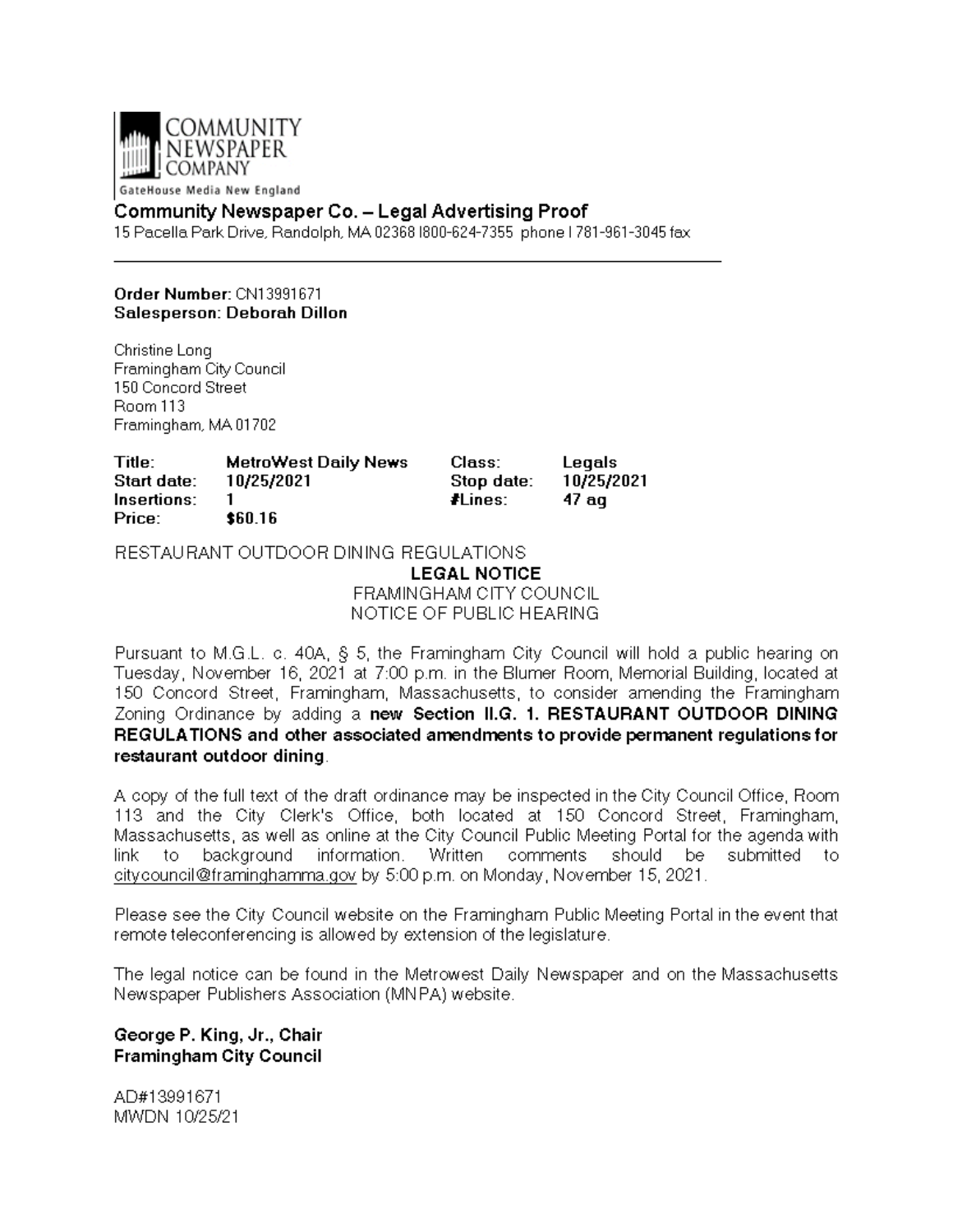#### **Debra Dillon**

Legal Advertising Representative

# **LOCALIQ New England**

PART OF THE USA TODAY NETWORK

p: 781-433-7998 f: 617-786-7381 a: 15 Pacella Park Drive, Randolph, MA 02368 e[:ddillon@localiq.com](mailto:ddillon@localiq.com)

[www.LOCALiQ.com/NewEngland](http://www.localiq.com/NewEngland)

perfect - thank you

### Christine Long, MCPPO

City Councilor District 1

[clong@framinghamma.gov](mailto:clong@framinghamma.gov)

cell: 508-561-3825

**From:** Dillon, Debra [<DDillon@localiq.com>](mailto:DDillon@localiq.com) **Sent:** Wednesday, October 20, 2021 10:25 AM **To:** Christine A. Long **Cc:** Maureen McKeon **Subject:** LEGAL PROOF: legal notice outdoor dining

Hi Christine

Please see proof below. I've scheduled for our 10/25 edition.

Thanks!

Deb

**From:** Christine A. Long [<clong@framinghamma.gov>](mailto:clong@framinghamma.gov) **Sent:** Wednesday, October 20, 2021 10:17 AM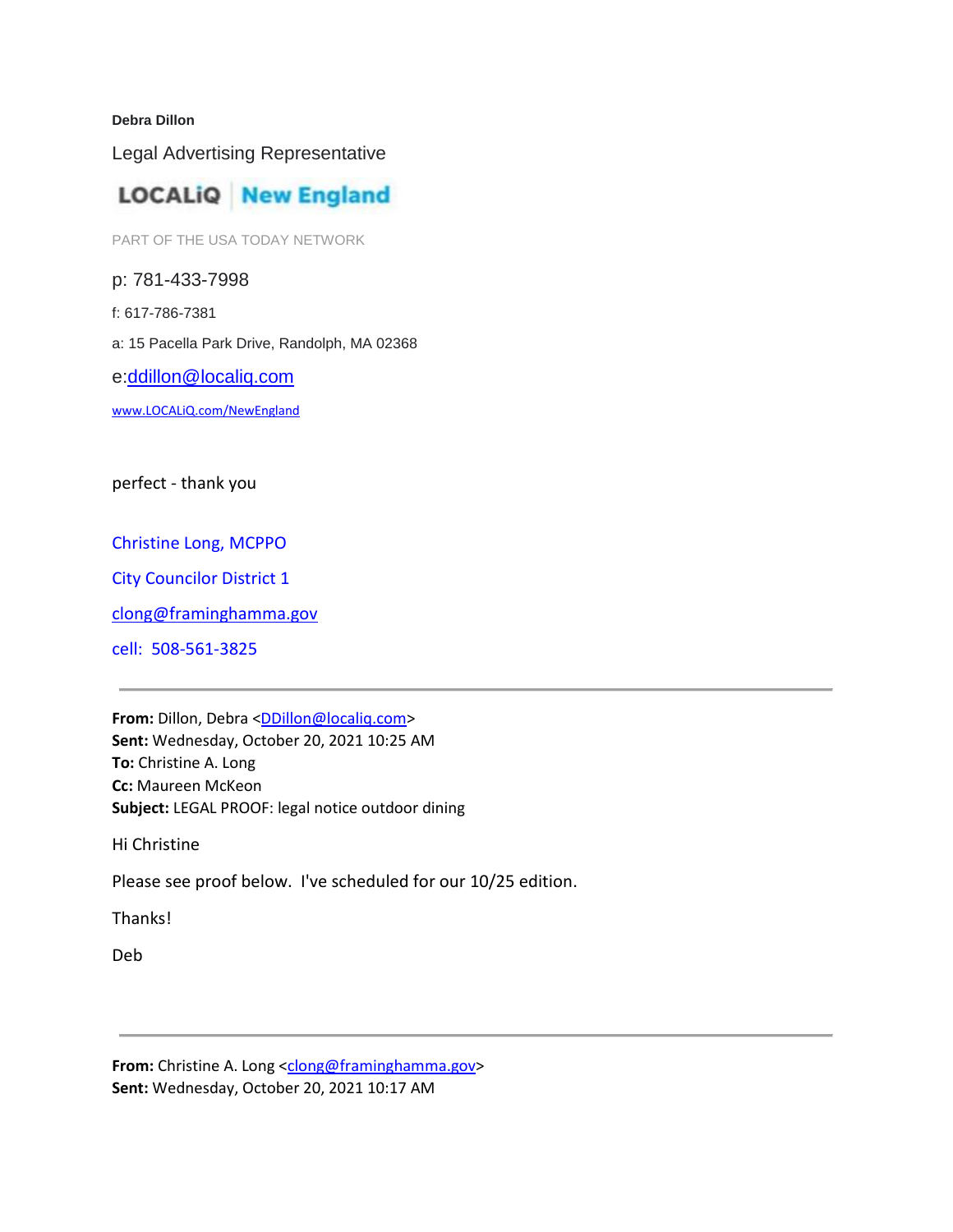**To:** Dillon, Debra [<DDillon@localiq.com>](mailto:DDillon@localiq.com) **Cc:** Maureen McKeon [<mmckeon@framinghamma.gov>](mailto:mmckeon@framinghamma.gov); Christine A. Long [<clong@framinghamma.gov>](mailto:clong@framinghamma.gov) **Subject:** legal notice outdoor dining

Hi Debbie,

Please place this legal notice in the MWDN at the first possible date available. Thank you, Christine Long, MCPPO City Councilor District 1 [clong@framinghamma.gov](mailto:clong@framinghamma.gov) cell: 508-561-3825

One Framingham - Focused on the future

Please be advised that the Massachusetts Secretary of State considers email to be a public record and therefore is subject to public access under the Massachusetts Public Records Law M.G.L. c. 66 Sec. 10.

From: Amanda Zuretti [<azuretti@petrinilaw.com>](mailto:azuretti@petrinilaw.com) Sent: Wednesday, October 20, 2021 9:48 AM To: Christine A. Long Cc: Maureen McKeon; George P. King Subject: RE: legal notice outdoor dining

\_\_\_\_\_\_\_\_\_\_\_\_\_\_\_\_\_\_\_\_\_\_\_\_\_\_\_\_\_\_\_\_\_\_\_\_\_\_\_\_

Hi, Christine, Please see the attached. I added the reference to M.G.L. c. 40A, sec. 5 and capitalized "Zoning Ordinance". Please let me know when this is referred to the Planning Board for hearing. Sincerely,

Amanda Zuretti Petrini & Associates, P.C. 372 Union Avenue Framingham, MA 01702 Tel. (508) 665-4310 Fax (508) 665-4313 [azuretti@petrinilaw.com](mailto:azuretti@petrinilaw.com) [www.petrinilaw.com](http://www.petrinilaw.com/)

Please visit our newly redesigned website as of 2021 at [www.petrinilaw.com!](http://www.petrinilaw.com/) The information transmitted is intended only for the person or entity to which it is addressed and may contain confidential and/or privileged material. Any review, retransmission,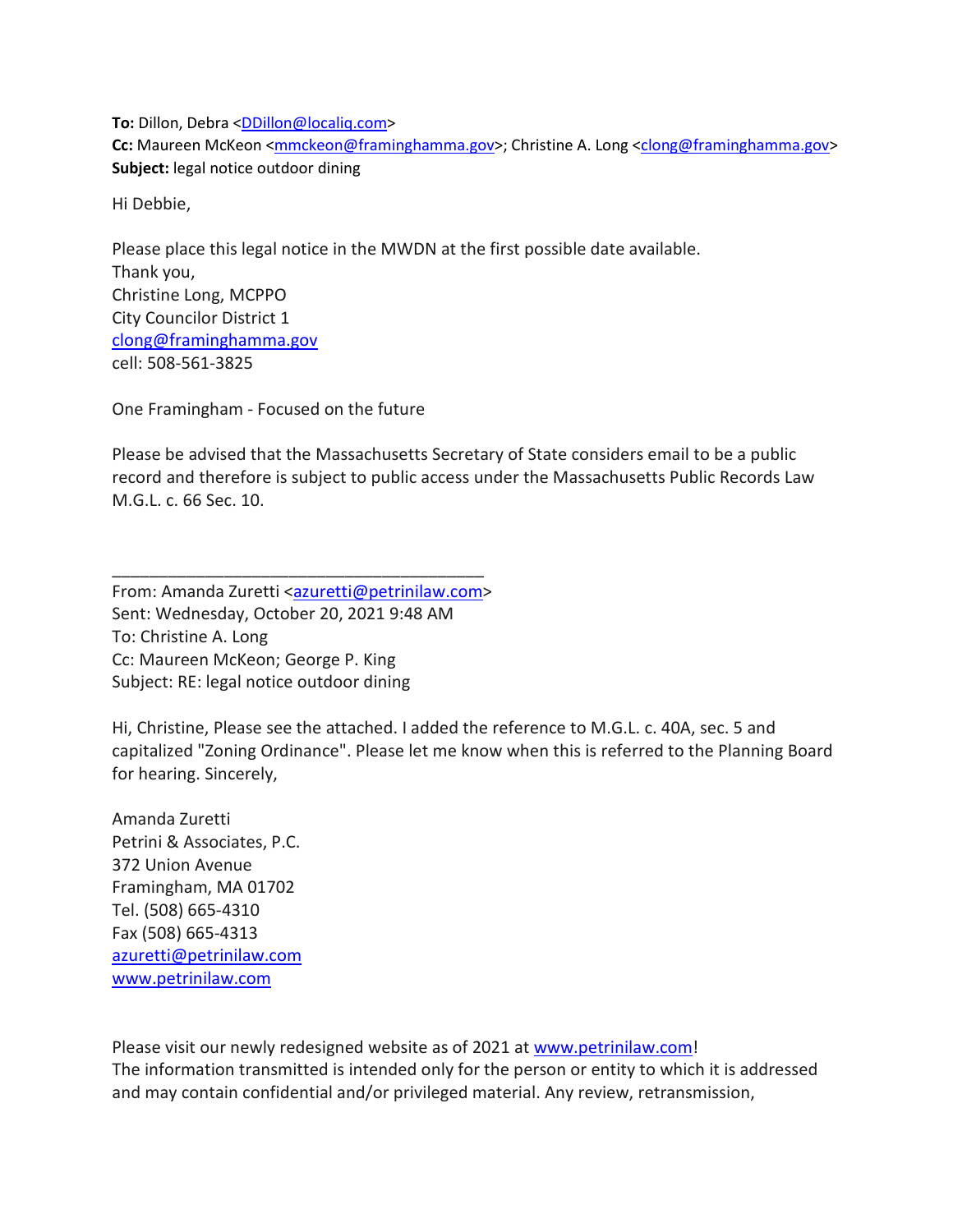dissemination, or other use of, or taking any action in reliance upon, this information by persons or entities other than the intended recipient is prohibited. If you receive this in error, please contact the sender and delete the material from any computer.

IRS CIRCULAR 230 DISCLOSURE: To ensure compliance with the requirements imposed by the IRS, Petrini & Associates, P.C. hereby provides notice to the recipient(s) of this e-mail that any U.S. tax advice herein contained in this communication, including any attachments hereto, is not intended or written to be used, and cannot be used, for the purpose of (i) avoiding penalties under the Internal Revenue Code or (ii) promoting, marketing or recommending to another party any transaction or matter addressed herein.

-----Original Message-----

From: Christine A. Long [<clong@framinghamma.gov>](mailto:clong@framinghamma.gov) Sent: Wednesday, October 20, 2021 9:33 AM To: Amanda Zuretti [<azuretti@petrinilaw.com>](mailto:azuretti@petrinilaw.com) Cc: Maureen McKeon [<mmckeon@framinghamma.gov>](mailto:mmckeon@framinghamma.gov); George King [<gking@framinghamma.gov>](mailto:gking@framinghamma.gov); Christine A. Long [<clong@framinghamma.gov>](mailto:clong@framinghamma.gov) Subject: legal notice outdoor dining

[EXTERNAL SENDER]

Hi Amanda,

Attached please find draft legal notice for your review. Please let me know if this is sufficient for publication.

Thank you, Christine Long, MCPPO City Councilor District 1 [clong@framinghamma.gov](mailto:clong@framinghamma.gov) cell: 508-561-3825

One Framingham - Focused on the future

Please be advised that the Massachusetts Secretary of State considers email to be a public record and therefore is subject to public access under the Massachusetts Public Records Law M.G.L. c. 66 Sec. 10.

Please be advised that the Massachusetts Secretary of State considers e-mail to be a public record, and therefore subject to public access under the Massachusetts Public Records Law,M.G.L. c. 66 § 10.

One Framingham - Focused on the Future

Please be advised that the Massachusetts Secretary of State considers e-mail to be a public